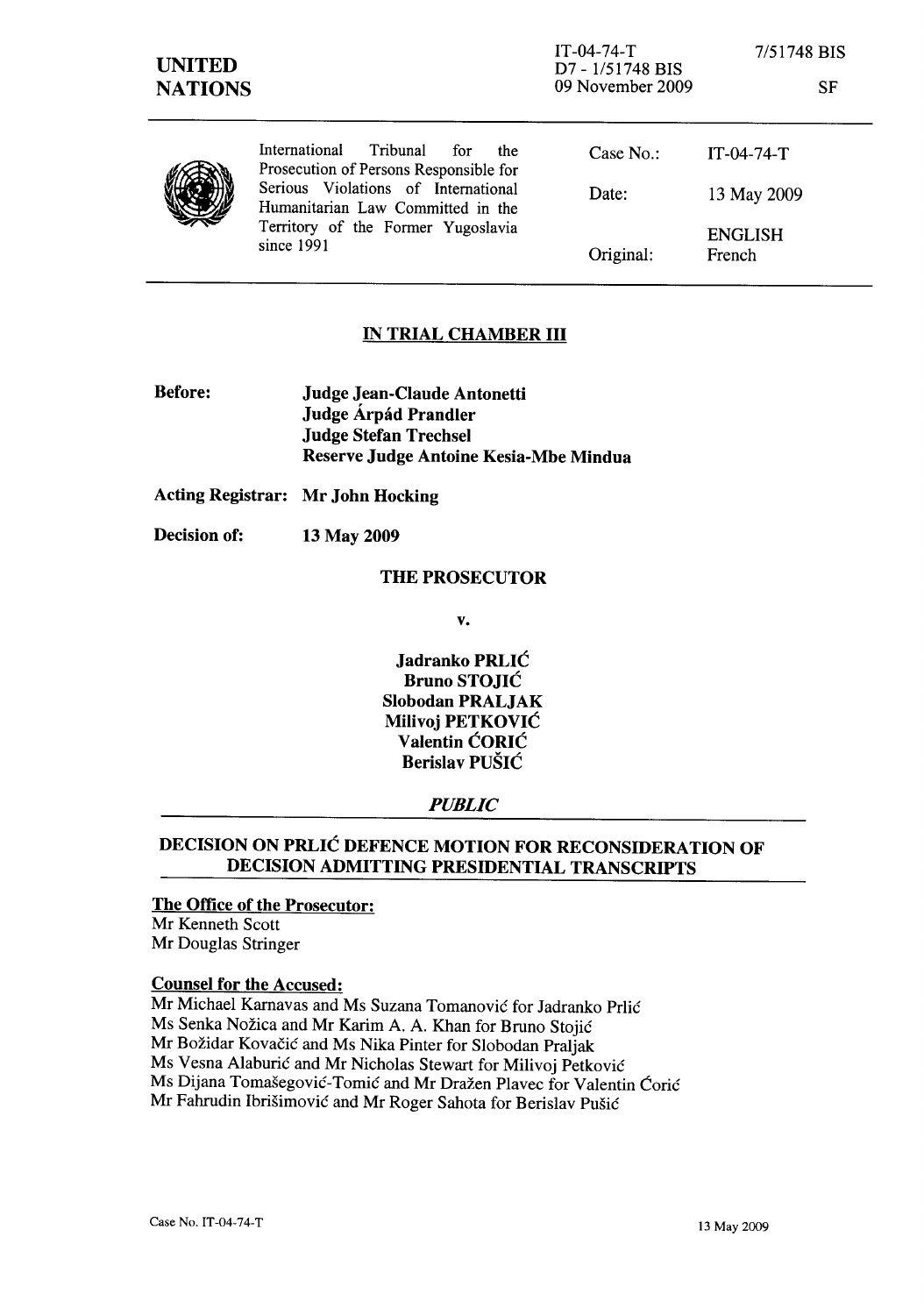**TRIAL CHAMBER III** ("Chamber") of the International Tribunal for the Prosecution of Persons Responsible for Serious Violations of International Humanitarian Law Committed in the Territory of the Former Yugoslavia since 1991 ("Tribunal"),

**SEIZED OF** "Jadranko Prlic's Motion for Reconsideration of the Decision Admitting Presidential Transcripts", to which four Annexes are attached, filed publicly by Counsel for the Accused Prlic ("Prlic Defence") on 26 March 2009 ("Motion"), in which the Prlic Defence requests that the Chamber reconsider its Decision of 4 March 2009 in which it denied the admission into evidence of several excerpts from nine presidential transcripts ("Proposed Exhibt(s)"), $<sup>1</sup>$ </sup>

**NOTING** the "Decision Admitting Presidential Transcripts", rendered by the Chamber on 4 March 2009 ("Impugned Decision"), in which the Chamber denied, *inter alia,* the admission of the Proposed Exhibits,

**CONSIDERING** that the Office of the Prosecutor ("Prosecution") and the other Defence teams did not file a response to the Motion,

**CONSIDERING** that in support of the Motion, the Prlic Defence submits that the Proposed Exhibits are relevant to the Amended Indictment of 11 June 2008 ("Indictment"), have probative value and contain information that not only gives context to the case, but may also alter the outcome of the trial,<sup>2</sup>

**CONSIDERING** that the Prlic Defence submits that in the Motion it provides additional explanations on the Proposed Exhibits, thereby allowing the Chamber, according to the Prlic Defence, "to appreciate afresh - and with the benefit of hindsight" the reasons necessitating the admission of the Proposed Exhibits and allowing the Chamber to take an informed decision based on all the relevant facts,<sup>3</sup>

**CONSIDERING** that the Prlic Defence notably submits that the Chamber erred by not appreciating the relevance of Proposed Exhibit P 01297 to the Indictment; that this Proposed Exhibit not only provides invaluable insight about the situation and

 $\frac{1}{2}$  Motion, pp. 1 and 8, annex 1.

 $2$  Motion, p. 5, para. 10 and p. 7, para. 15.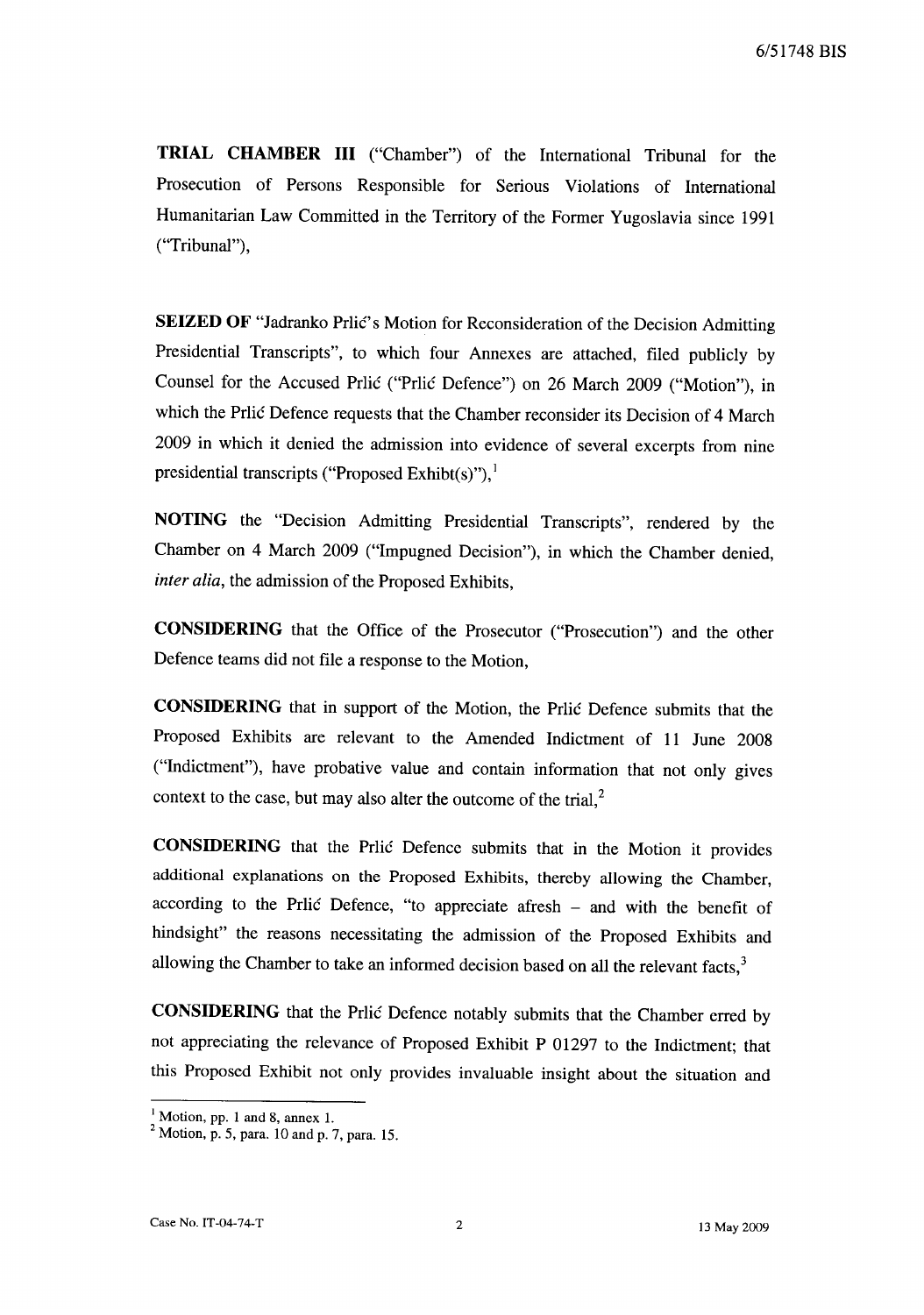5/51748 BIS

context of the case as it deals with the role played by certain Islamic states in Croatia during the conflict, but also directly counters the overall theory of a Joint Criminal Enterprise put forward by the Prosecution.<sup>4</sup>

**CONSIDERING** that the Prlic Defence furthermore alleges that the Chamber should not have determined the admissibility of the Proposed Exhibits based solely on whether the explanations were or were not comprehensive; that limiting itself to this assessment places form over substance and deprives the Chamber of the opportunity to consider potentially relevant and probative evidence,<sup>5</sup>

**CONSIDERING** that the Prlic Defence specifies, furthermore, that it rectified the technical errors related to Proposed Exhibits P 01240 and ID 02366; that the Chamber had denied Proposed Exhibit P 01240 for which two translations were proposed as the Prlic Defence did not specify which one was requested for admission; that the Prlic Defence now specifies the admission of the two translations which complement each other; that with respect to Proposed Exhibit ID 02366, the Chamber denied it on the grounds that a part of this document had already been admitted under another number, P 00498; that now, the Prlic Defence presents its request for admission of certain pages under number P 00498.<sup>6</sup>

**CONSIDERING** that a Trial Chamber has the inherent power to reconsider its own decisions and that it may allow a request for reconsideration if the requesting party demonstrates to the Chamber that the impugned decision contains a clear error of reasoning or that particular circumstances, which can be new facts or arguments, $<sup>7</sup>$ </sup> justify its reconsideration in order to avoid injustice, $<sup>8</sup>$ </sup>

 $3$  Motion, pp. 5 and 6, para 11.

<sup>4</sup> Motion, p. 5, para. 10.

 $<sup>5</sup>$  Motion, p. 7, paras. 15 and 16.</sup>

 $<sup>6</sup>$  Motion, p. 6, paras. 12-14.</sup>

<sup>7</sup>*The Prosecutor v. Stanislav Galic,* Case No. IT-98-29-A, Decision on Defence's Request for Reconsideration, 16 July 2004, pp. 3 and 4, citing *The Prosecutor v. Laurent Semanza,* Case No. ICTR-97-20-T, Trial Chamber Ill, Decision on Defence Motion to Reconsider Decision Denying Leave to Call Rejoinder Witnesses, 9 May 2002, para. 8.

<sup>8</sup>*The Prosecutor v. Stanislav Galic,* Case No. IT-98-29-A, Decision on Defence's Request for Reconsideration, 16 July 2004, pp. 3 and 4, citing, in particular, *The Prosecutor v. Zdravko Mucic et aI.,* Case No. *IT-96-21Abis,* Appeals Judgement on Sentence, 8 April 2003, para. 49; *The Prosecutor v. Popovic et aI.,* Case No. IT-05-88-T, Decision on Defence Motion for Certification to Appeal Decision Admitting Written Evidence pursuant to Rule 92 *bis,* 19 October 2006, p. 4.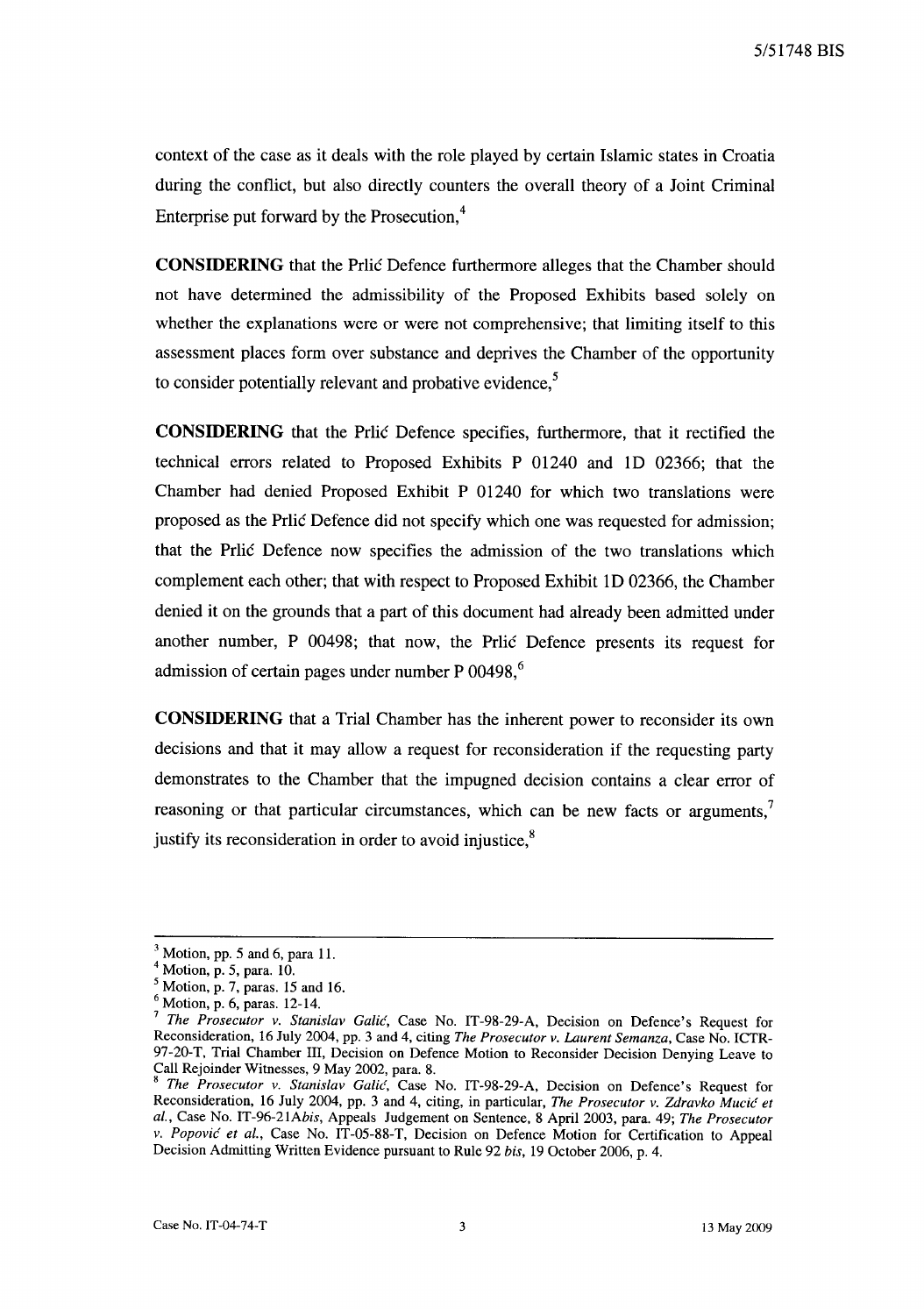**CONSIDERING** that the Chamber recalls that in the Impugned Decision it denied, *inter alia, Proposed Exhibits 1D 0366 (pp. 2-26, 31-62, 82-100)<sup>9</sup> and P 01240 (pp. 1-* $38<sup>10</sup>$  due to technical errors; that it also denied the following Proposed Exhibits for lack of relevance and/or because they were unnecessary for the understanding of the case and/or because the Prlic Defence did not provide grounds for their request for admission: P 00890 (pp. 7-21); P 01297 (pp. 1-13 of the attached English translation ID33-0399 and pp. 24, 37-38 of the attached English translation ET\_0186-7609); P 01544 (pp. 1-10, 17-19 of the attached English translation 1033-0367 and pp. 12-15, 30 and 31 of the attached English translation ET\_OI86-7478); P 02302 (pp. 31 and 32); P 03704 (pp. 4-17); P 07254 (pp. 2-6) and 1D 02911 (pp. 29-32; 34-39), <sup>11</sup>

**CONSIDERING** firstly that the Chamber notes, despite the reminder in the Impugned Decision,<sup>12</sup> that the Prlic Defence has still not indicated in Annex 1 the  $e$ court page numbers of the Proposed Exhibits that it is requesting for reconsideration, thereby making the Chamber's work more difficult,

**CONSIDERING** that the Chamber cannot accept the argument put forth by the Prlic Defence according to which in the Impugned Decision the Chamber placed form over substance thereby depriving itself of the opportunity to consider potentially relevant and probative evidence,

**CONSIDERING** that in the Chamber's opinion, the parties must demonstrate in support of their requests, the relevance to the Indictment of the exhibits requested for admission; that this is in no case a modality of pure form; that in this respect, the Chamber recalls, as an example, that it is necessary that the Prlic Defence explain how the excerpts of the presidential transcripts concerning relations between certain Islamic states and Croatia during the war could be relevant to the Indictment, as the Chamber considers it *a priori* strange,

<sup>&</sup>lt;sup>9</sup> Exhibit is identical to Exhibit P 00498. It should be noted that the page numbers of Exhibit 1D 02366: pp. 2-26, 31-62, 82-100 correspond to the page numbers of Exhibit P 00498: e-court pages 2-7; 21-26;  $47-56$  and 82 to 100 of the English translation ET\_0150-8765 and to e-court pages 1-35 of the English translation ID 57-0973.

 $10$  It should be noted that the page numbers presented by the Prlic Defence, namely P 01240: pp. 1-38 actually corresponds to the following page numbers P 01240: *e-court* pages 1-3; 5-6; 9-14; 20; 24-37 of the English translation ID 33-0330 and to the e-court pages 1; 5; 8-9; 16-20; 22-24 of the English translation ET\_0132-2298.

 $11$  Impugned Decision, p.5 and the annex.

 $12$  Impugned Decision, p. 4.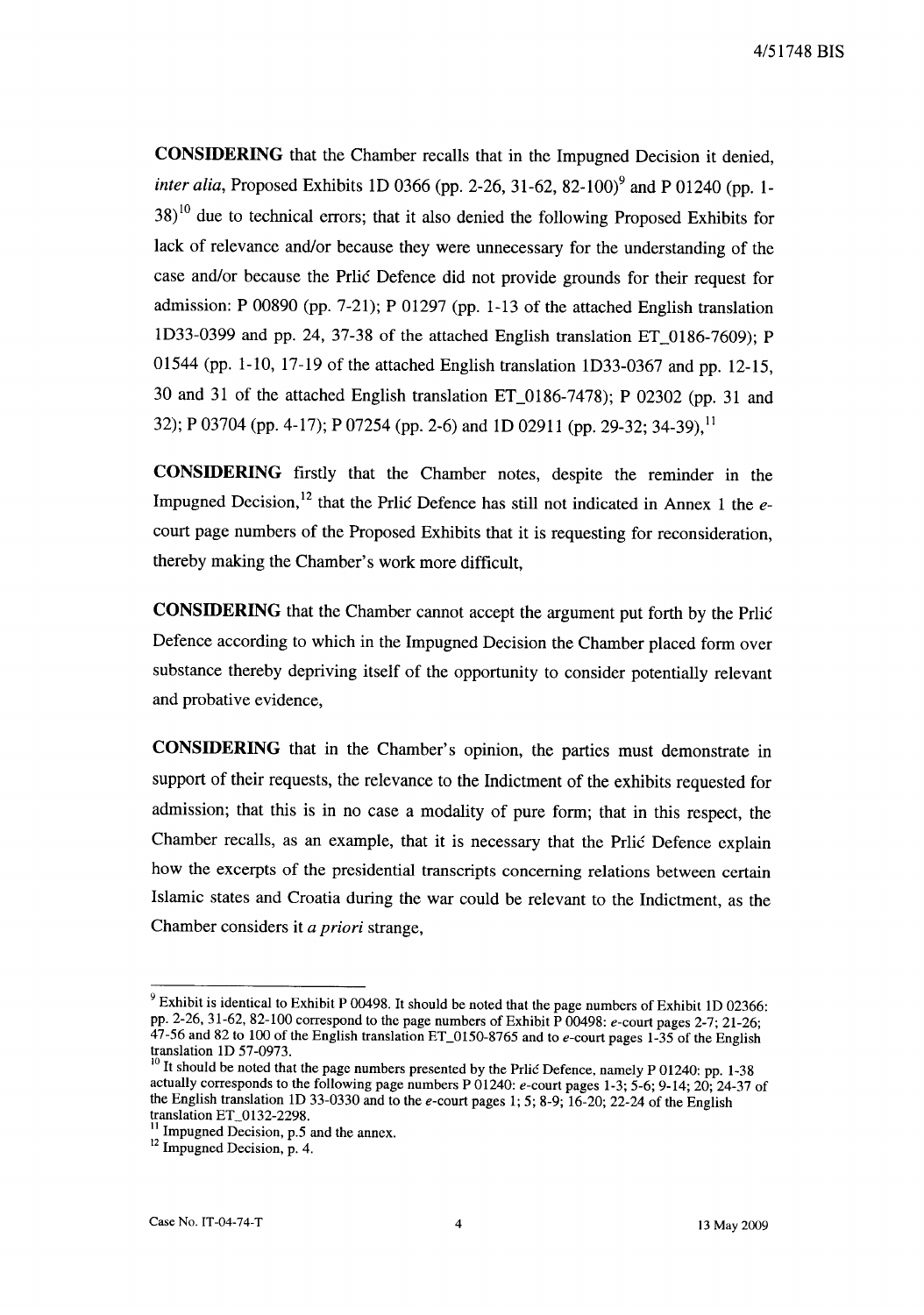**CONSIDERING** that, at any rate, the Chamber recalls to the Prlic Defence that the respect of due process is an intrinsic element of criminal procedure, from which the Parties cannot derogate,

**CONSIDERING** that despite this notice and the failure to comply with the disposition of the Impugned Decision recalled above, the Chamber decides to deal exceptionally with the Motion in the interest of justice, due to the small number of documents to reconsider and the detailed explanations provided by the Prlic Defence,

**CONSIDERING** that the Chamber will therefore reconsider the Impugned Decision; that in this respect it recalls Guideline 9 on the admission of documentary evidence by way of a written motion set out in the "Decision Adopting Guidelines on the Presentation of Defence Evidence", of 24 April 2008,

**CONSIDERING** that the Chamber notes the additional explanations provided by the Prlic Defence in support of the Motion,

**CONSIDERING** that in relation to Proposed Exhibits P 00498<sup>13</sup> and P 01240<sup>14</sup> denied in the Impugned Decision on the grounds of a technical error, the Chamber agrees, exceptionally and in the interest of justice, to reconsider the Impugned Decision with respect to these two Proposed Exhibits insofar as the Prlic Defence has rectified the errors related to these two Proposed Exhibits,

**CONSIDERING** that the Chamber notes furthermore, as the Prlic Defence correctly argues, that the two Proposed Exhibits P 00498 and P 01240 are relevant and may be admitted,

**CONSIDERING** that for the rest, the Chamber recalls that *e-court* pages 7-21 of the English translation of Exhibit P 00890 relate to the presence of a Croatian delegation at a conference held in Istanbul on 10 December 1992 and at which none of the accused were present; that nevertheless, the Chamber finds, after reconsidering the pages requested for admission, that the passage relating to the statements made during this conference by the representatives of Turkey regarding Croatia's lack of will to

<sup>&</sup>lt;sup>13</sup> P 00498 (e-court pages 2-7; 21-26; 47-56 and 82 to 100 of the English translation ET\_0150-8765 and to e-court pages 1-35 of the English translation ID 57-0973.

 $14$  P 01240 (e-court pages 1-3; 5-6; 9-14; 20; 24-37 of the English translation 1D 33-0330 and to e-court pages 1; 5; 8-9; 16-20; 22-24 of the English translation ET\_0132-2298.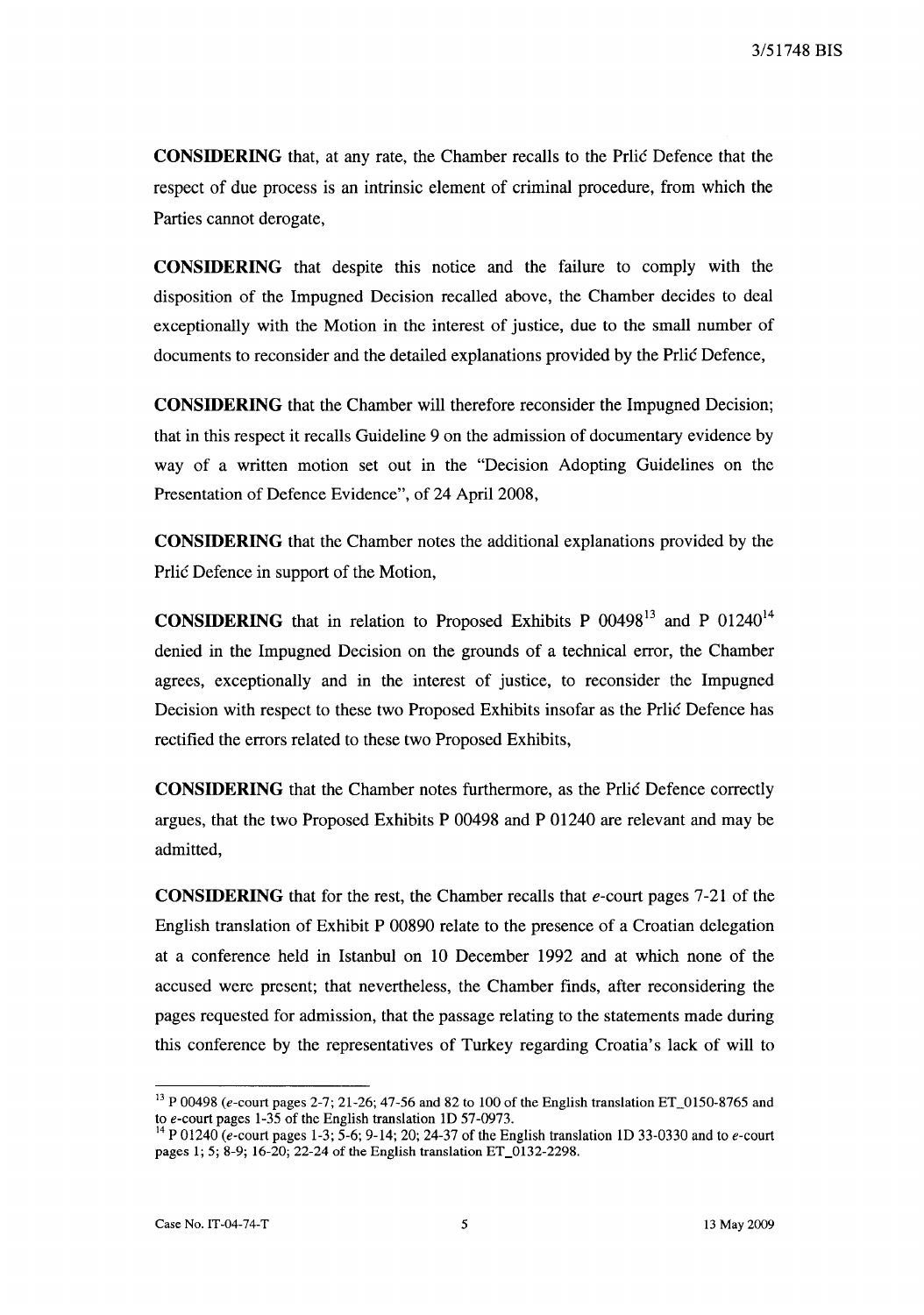divide Bosnia and Herzegovina in October 1992 could be of interest with regards to Croatia's territorial ambitions alleged in the Indictment; that in the opinion of the Chamber, this passage, mentioned in page 11 of *e-court,* is sufficiently relevant to be admitted, but that this is not the case for the other pages of this Exhibit,

CONSIDERING that with regard to *e-court* pages 10 and 11 of the attached translation 1033-0399 of Proposed Exhibit P 01297, the Chamber is of the opinion, as the Prlic Defence correctly points out, that the excerpt relating to the assessment of Stjepan Mesic of January 1993 on the conflicts between Croats and Muslims, described by Stjepan Mesic as a few local incidents between Croats and Muslims, while the Croats and Muslims were co-operating 99%, may, despite the lack of precision, be relevant to be admitted now, but that this is not the case for the other pages of this Exhibit,

CONSIDERING that with regard to Proposed Exhibit 10 02911 *(e-court* pages 29- 32 and 34-38 of the English translation), the Chamber is of the opinion, as the Prlic Defence correctly points out, that the discussions of 13 February 1994 on the peace negotiations may be of interest regarding the events alleged in the Indictment and that consequently they should be admitted,

CONSIDERING that for the other Proposed Exhibits P 01544, P 02304, P03704 and P 07254 requested for admission, the Chamber decides not to reconsider the Impugned Decision as it finds that it did not err in its consideration,

## FOR THE FOREGOING REASONS,

PURSUANT TO Rules 54 and 89 of the Rules,

PARTIALLY GRANTS the Motion,